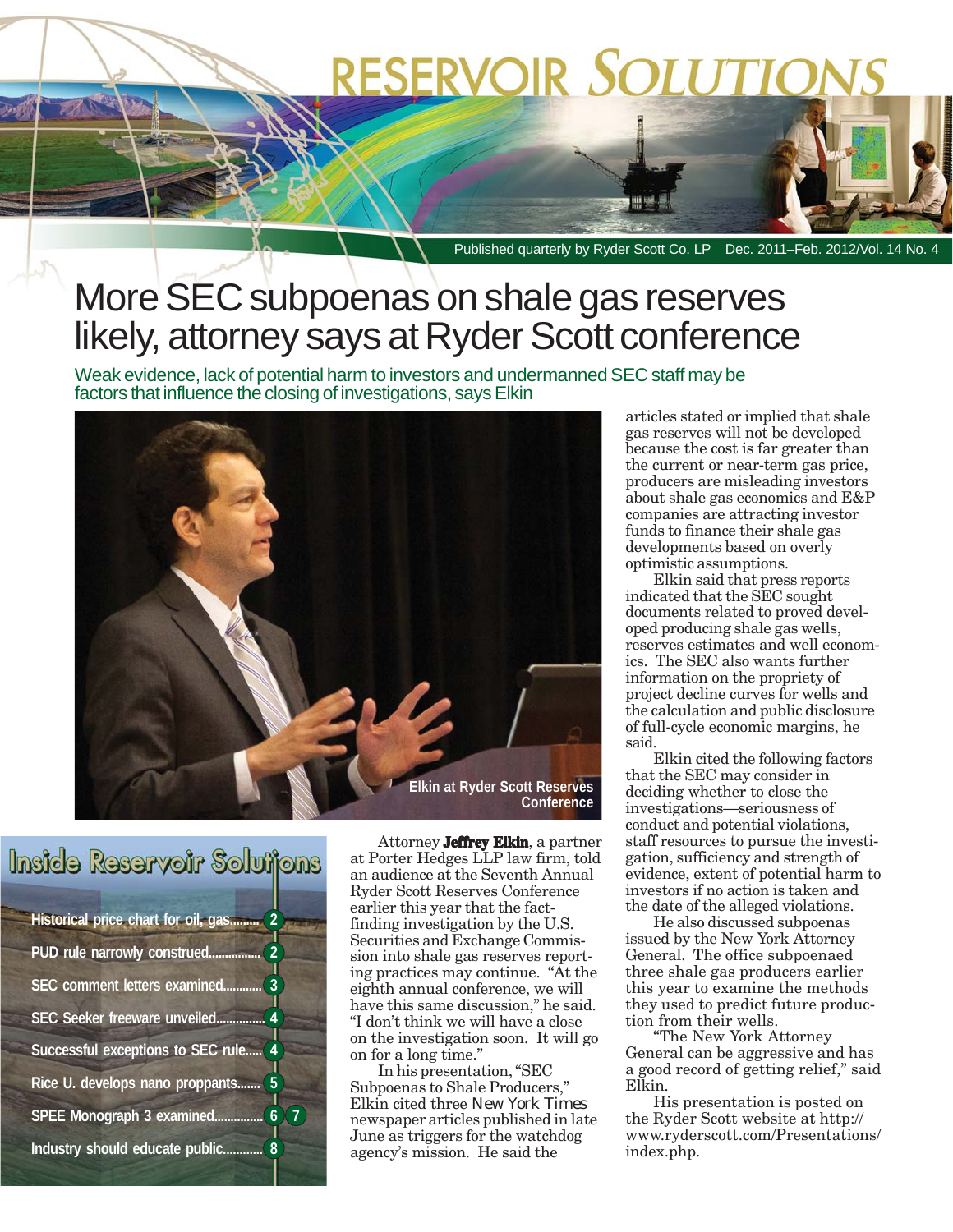

## Exceptions to PUD 5-year rule narrowly construed

Attorney **Marc Folladori**, a partner at Mayer Brown law firm, told an audience at the Ryder Scott Reserves Conference that the U.S. SEC is narrowly construing exceptions to the five-year rule for developing proved undeveloped reserves. He reviewed YE09 filings to the SEC as well as SEC comment letters on the filings.

Folladori pointed out, for instance, that a shortage of hydraulic fracturing services delaying field development past five years constitutes a "known factor" at the date of estimation and therefore is not sufficient to justify a "special circumstances" exception.

He also categorized disclosure deficiencies cited by SEC staff in comment letters as follows:

- **◆ Five-year rule**
- Development of PUDs
- **◆ Reliable technology**
- $\blacklozenge$  Reasonable certainty of production within a stated time
- Failure to disclose specific principles/standards followed in preparation of estimates
- Inconsistencies between third-party engineers' report and internal company estimates
- Qualifications of technical persons
- Significant changes in proved reserves His presentation is posted at http://

www.ryderscott.com/Presentations/index.php.



**Reserves Conference**

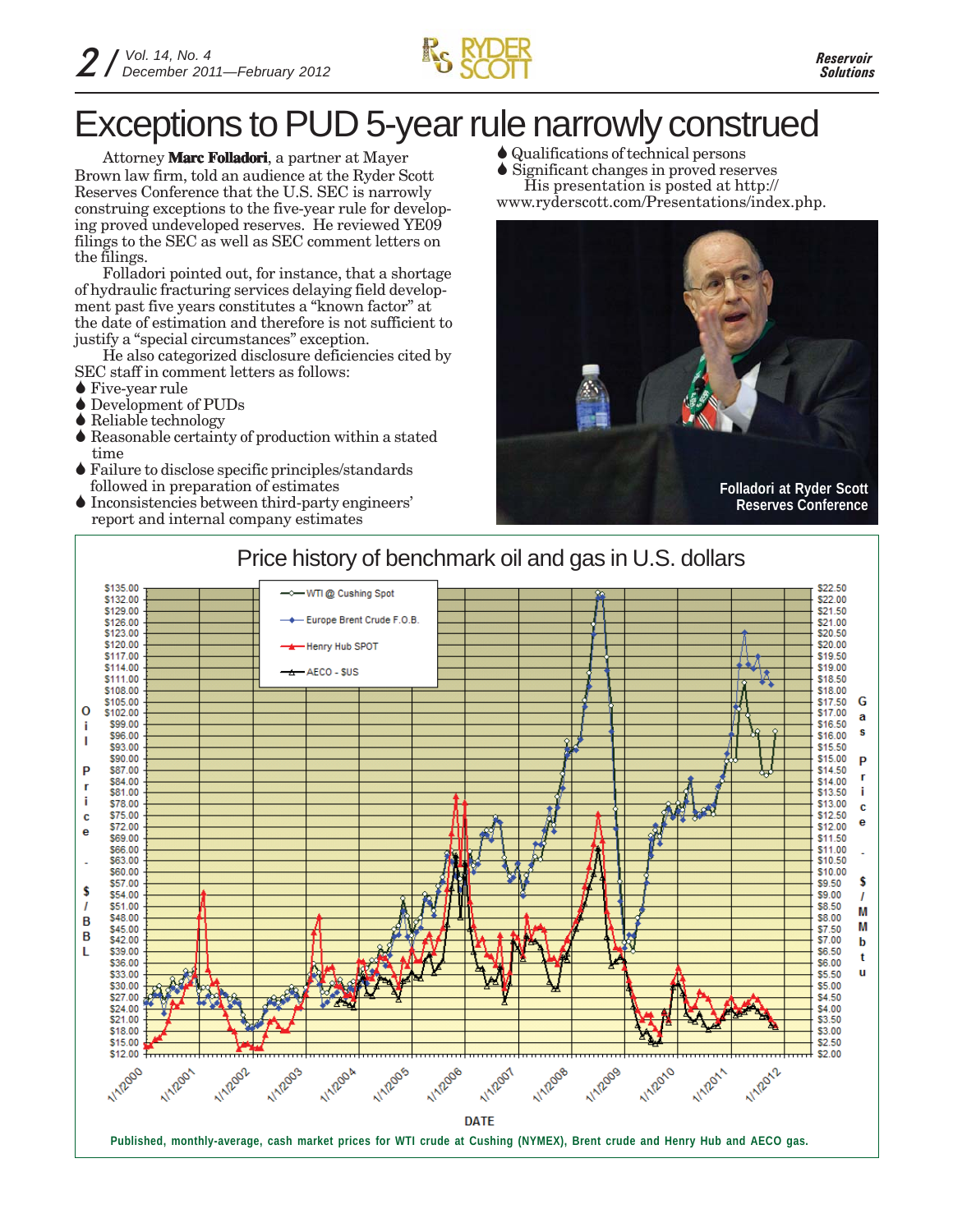

#### Focus of SEC comment letters examined

**John Hodgin**, president at Ryder Scott, analyzed technical and commercial issues cited in SEC comment letters to YE09 filers at the Ryder Scott Reserves Conference. He also reviewed YE10 SEC filings by the 50 largest 10-K filers receiving SEC comment letters.

Based on that information, Hodgin found that 80 percent were not on a mathematically derived pace to convert all PUD reserves in their current-year filings to developed within the next five years if their conversion rates remained the same as in the previous 12-month period. For more detail, see Page 7 of the September *Reservoir Solutions* newsletter.

Twenty-seven companies received comment letters on engineering topics other than the PUD five-year rule. The SEC queried 13 companies on the impact of reliable technology, seven companies on booking PUDs beyond one offset location, seven on rights to book reserves, six on prices and differentials, five on decline-curve analysis parameters and two on

booking volumes as reserves instead of as fuel gas.

The SEC also sent comment letters on reserves disclosure issues to 53 companies with 43 receiving questions on their third party exhibit letters. Fourteen received comments on the aggregation of geographic areas and major fields. Nine were questioned on the aggregation of product volumes.

"We note that you have grouped together your proved reserves related to crude oil, condensate and NGLs. Please explain why you do not believe it necessary to disclose separately these three products," the SEC comment letters read.

While Hodgin pointed out that the comment letters are not legally binding, "they do provide insight into how the SEC staff may view the application of the regulations to certain reserves-related matters," he said.

The decision to review the filings of a company is based on a preliminary review. The SEC does not publicly disclose its preliminary review criteria.

"The subject company is



generally unaware of the review until it receives SEC comments," said Hodgin. "The SEC staff completes many filing reviews without issuing any comments."

His presentation is posted at http://www.ryderscott.com/Presentations/index.php.



**With more than 280 attendees at the Seventh Annual Ryder Scott Reserves Conference, this year's participation eclipsed last year's once again making it the single largest gathering of senior reserves evaluators.**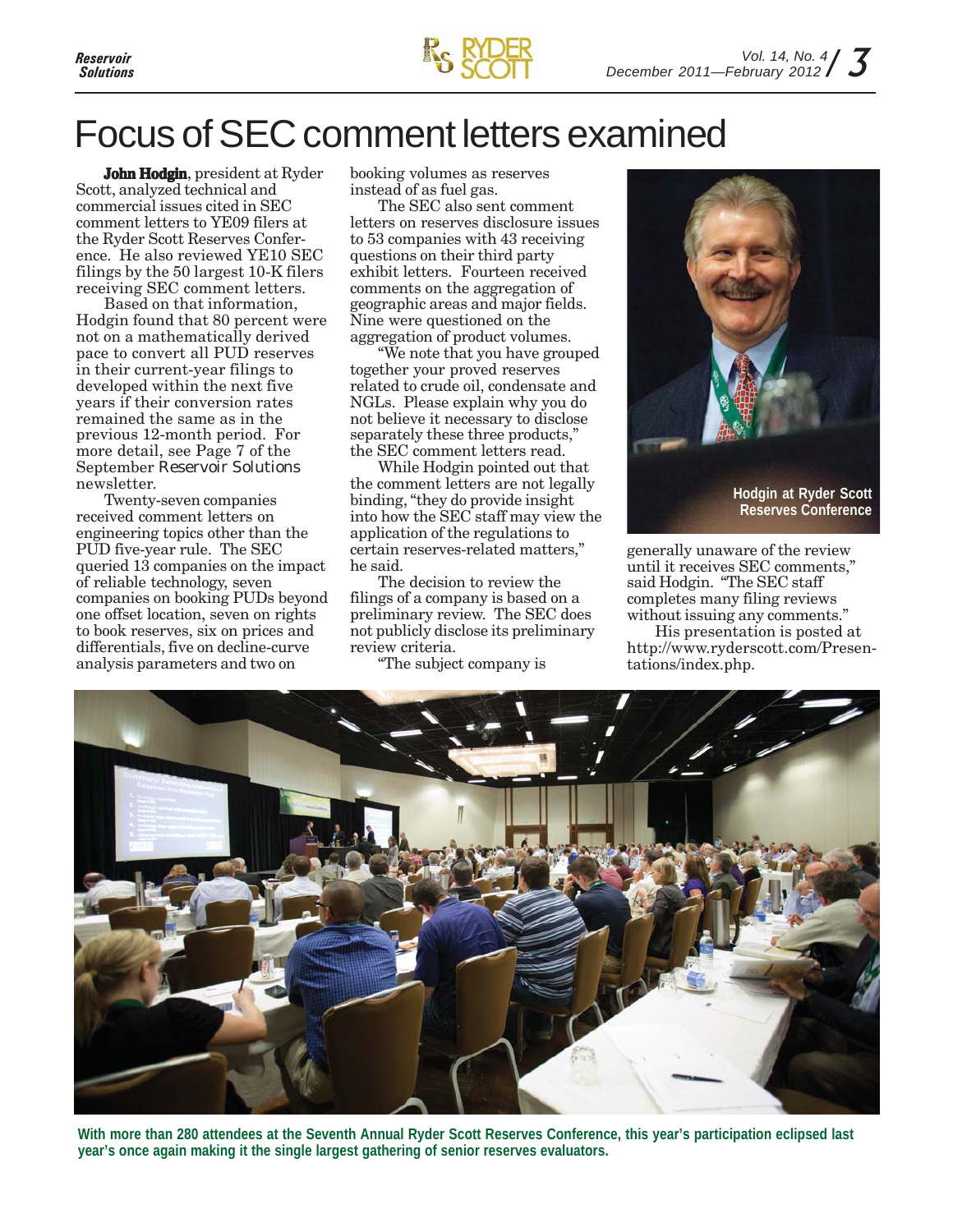

## Ryder Scott unveils SEC document search system



At its annual reserves conference, Ryder Scott introduced a demo of its yet-to-be released SEC Seeker freeware. The robust program will enable a user to perform automatic searches of publicly available oil and gas company filings and SEC comment letters stored in the agency's Edgar database.

With SEC Seeker, Ryder Scott has provided an easy interface through which a user will be able to quickly and efficiently view and retrieve multiple records and perform customized searches by filtering several relevant criteria at one time. Advanced text searches will also be available.

**Jennifer Fitzgerald**, vice president, and **Eric Sepolio**, reservoir engineer, introduced SEC Seeker at the conference. Fitzgerald said that long-term functionality will include the capability to save searches for later retrieval. Also, the database will be evergreen with new searchable documents to be added regularly.

SEC Seeker will search through filings and comment letters filed in Edgar on or after Dec. 31, 2009. Public release is scheduled for the first quarter 2012. Searchable documents will include 10-K, 20-F and 40-F annual filings as well as amended filings 10-Ka and 20- Fa. Comment letters that reference those filings will also be searchable. Quarterly filings, registration

*Please see SEC Seeker on Next Page*

#### Lee cites successful exceptions to 5-year SEC rule

Dr. **John Lee**, professor at the University of Houston, said that the U.S. SEC in 2010 comment letters, accepted exceptions to its five-year limit on PUD development after reviewing arguments that delays were based on infrastructure limits, especially in remote locations. He made his remarks at the Ryder Scott Reserves Conference.

For instance, Chevron Corp. responded to the SEC stating that it had large scale projects in remote locations with challenging operating environments and delayed by external physical factors. The company claimed it did not shift resources to higher priority projects.

Chevron also stated that in general its major projects include infrastructureand well-dominated assets. The infrastructure investments cannot change scale without potential significant potential loss of capital whereas the drilling programs can be accelerated or delayed without loss of invested capital or return on capital. The SEC had no further objections to the exception.

Marathon claimed that facilitieslimited production in remote Equatorial Guinea justified an exception to the fiveyear rule. The SEC did not object.

Lee said, "The SEC does not accept multi-well drilling programs in resource plays as single projects or as qualifying for exemption to five-year rule." His presentation is posted on the Ryder Scott website at http://www.ryderscott.com/Presentations/ index.php.

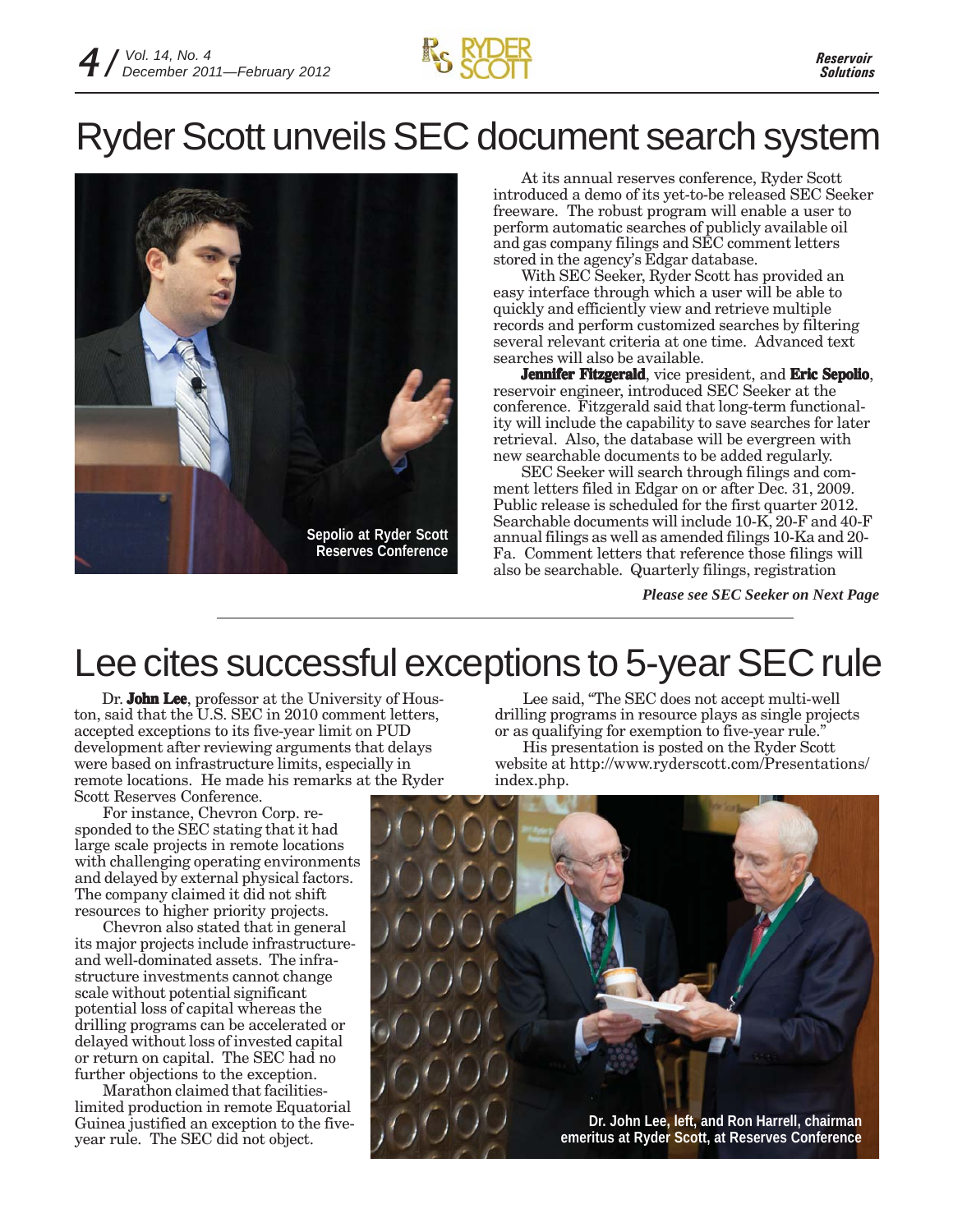#### *SEC Seeker—Cont. from Page 4*

statements, miscellaneous documents, older documents, press releases, annual reports and investor presentations will not be indexed for searching.

Sepolio presented the basic workings of SEC Seeker in a live demo. He illustrated the use of search filters for company name, filing year, and document type. Text searches may also be performed to return records that include specified words or phrases. In addition to basic text searches, SEC Seeker has advanced search routines detailed in a help option.

Search results are displayed as records in a grid detailing information such as company name, filing year, filing period, document type and filing date. The user may select a record to view the PDF file.

Through SEC Seeker's interface, users will also be able to download documents that meet their search criteria. The program has the capability to display documents related to the filings and comment letters of the search results. Ryder Scott plans to announce the public release of the program in the March *Reservoir Solutions* newsletter.





### Nano proppants work best, says Rice professor

Nano-engineered proppants are increasing production about 45 percent in west Texas, said Dr. **Andrew R. Andrew R. Barron**, a professor at Rice University. Proppants are used to prop open fractures made in shale formations



to release gas and oil. Nanotechnology is the study of manipulating matter on an atomic or molecular scale to develop materials, devices and other minute structures.

Barron's research is focused on the application of nanotechnology to fundamental problems in energy and health research. In addition to his involvement in nanoscale proppants, he has worked on nanofiltration to separate produced water and hydrocarbons and unique tracers that identify producers of frac water.

Barron said that proppants work best if they are hard and light. However, those types of proppants have been difficult to manufacture because typically, the harder a proppant, the heavier it is. "Strength is the enemy of distance," he said. Heavier proppants are more difficult to transport into the full length of the frac, making them less effective.

Using nanotechnology applications, Rice researchers developed non-toxic, light-weight (buoyant), highstrength ceramic spheres that are uniform in shape and size for enhanced flow. The venture purchased the manufacturing plant in 2009, production started in 2010 and sales began this year.

Barron's presentation is posted on the Ryder Scott website at http://www.ryderscott.com/Presentations/ index.php.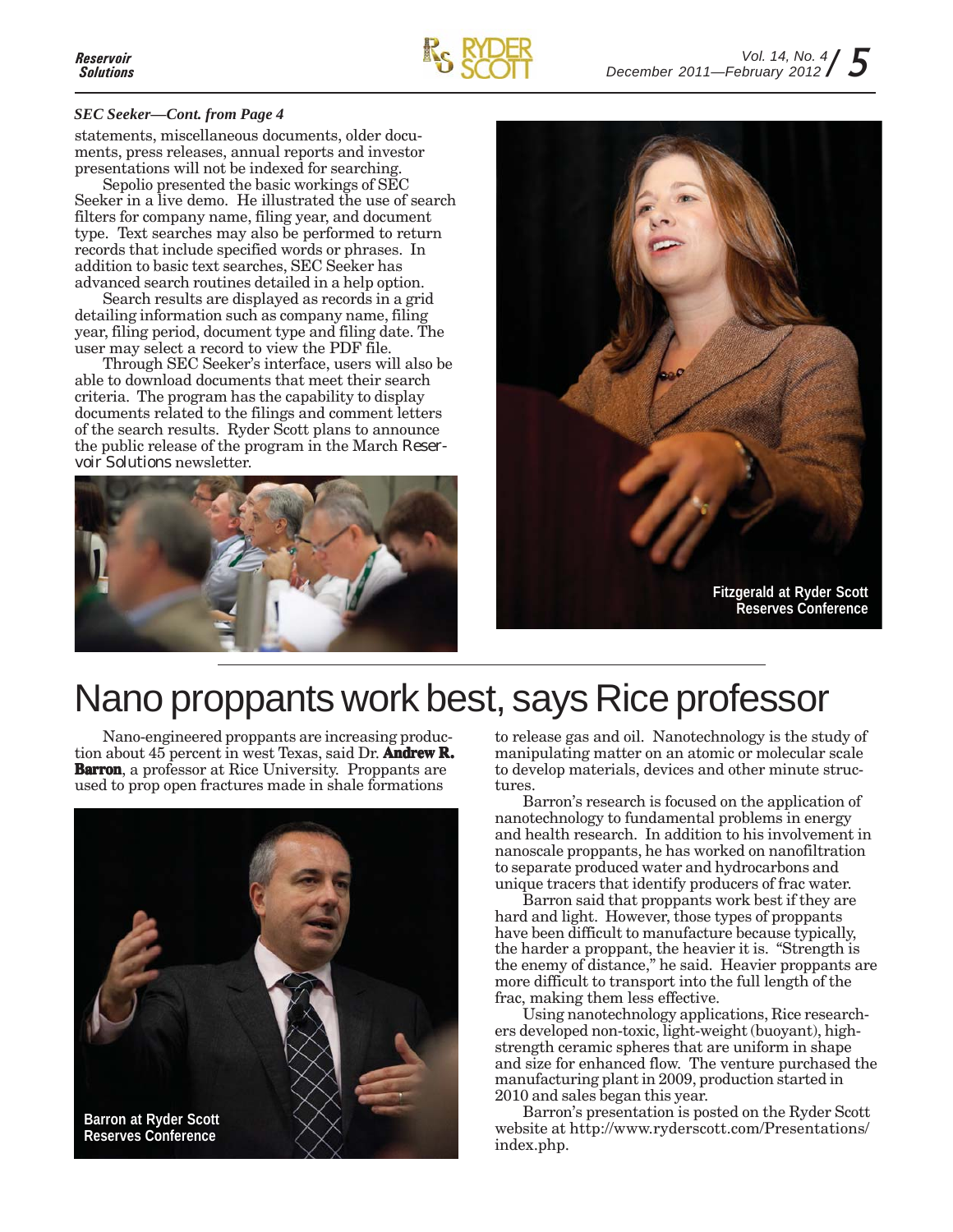# SPEE defines resource play based on empirical data



Over the past decade, the term, "resource play" has grown to become a widely used, everyday reference. Sometimes misused, the term recently was defined by the Society of Petroleum Evaluation Engineers in Chapter 1 of its SPEE Monograph 3, "Guidelines For The Practical Evaluation of Undeveloped Reserves in Resource Plays."

At the Ryder Scott Reserves



Barnett Shale—Ouachita Thrust Area  $P<sub>1</sub>$ P<sub>2</sub> P<sub>5</sub> P<sub>10</sub> P<sub>20</sub> P30 P40 P<sub>50</sub> P60 **P70 P80** P90 **P95 P99** 1,000 10,000 100,000 1,000,000 PEAK RATE (Mcf / mo)

2005 Wells . 2006 Wells . 2007 Wells . 2008 Wells . 2009 Wells . 2010 Wells

Conference, **Russell K. Hall**, chairman of the SPEE Resource Play Evaluation Committee, said that defining the term was the group's most important goal.

SPEE established Tier 1 criteria that are always observed in resource plays. They are as follows:

- Exhibits a repeatable statistical distribution of EURs.
- Offset well performance is not a reliable indicator of PUD perfor mance.
- Continuous hydrocarbon system

#### Dobson presents lesson on statistics

**Martin Dobson**, manager stochastic reserves at Chesapeake Energy Corp., gave a brief lesson on statistics with material from Chapter 2 of the SPEE Monograph 3. He covered basics on independent distributions, normal and lognormal distributions, cumulative probability plots, probit scales and plotting conventions.

Dobson used an example to show how the statistical principle of aggregation impacts the value that can be booked with reasonable certainty for various sample sizes. If the average EUR of 100 offset wells is 3.5 Bcf/well, then a

is regional in extent.

 Hydrocarbons are not held in place by hydrodynamics.

Hall showed a statistical distribution with a probability scale (P1 to P99) vs. peak monthly rates from gas wells within an area of the Barnett shale for each of five years. See chart. Each of the five plotted lines trend together thus exhibiting repeatability each year for each population of wells. His slides are at http://www.ryderscott.com/ Presentations/index.php.

reasonably certain prediction for the next drilled well will be 1.4 Bcf. When 50 or more wells are planned, the reasonable certainty prediction jumps to more than 3.1 Bcf/well because of the effect of aggregation on the sample size.

When the ratio of P10 EUR divided by P90 EUR of the 100 offset wells used for the basis of the forecast is greater than four, then the variance of the sample set is considered to be too large to use those simplified techniques.

His presentation is at http:// www.ryderscott.com/Presentations/ index.php.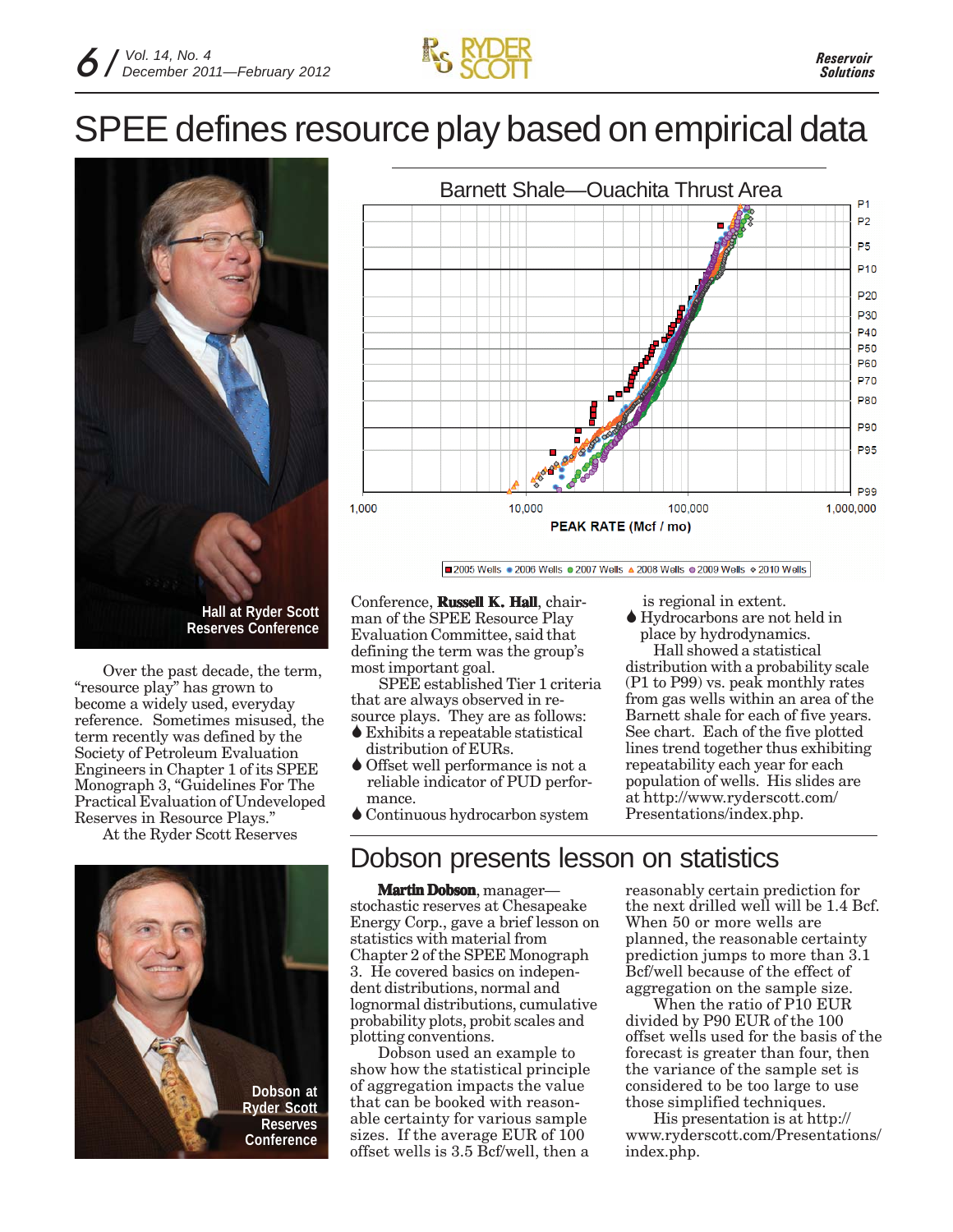

#### Geology, well count determine proved area in play

At the Ryder Scott Reserves Conference, **Paul Lupardus**, director of corporate reserves at Chesapeake Energy Corp., said that to determine proved areas in a resource play, keep in mind the following:

 To make an accurate assessment, you must understand the geology first. The observed geologic subset is most likely not sufficient to characterize the entire resource play. Make sure you collect enough data and drill enough wells to define the subset. Establishing a proved undeveloped area under SEC guidelines more than

one location offsetting a PDP well requires a significant well database. The method does not apply to new/ emerging fields. Don't "jump the gun" and claim reasonable certainty and reliable technology that isn't empirically supported, he said.

Lupardus based his presentation on material in Chapter 3 of SPEE Monograph 3. His presentation is at http://www.ryderscott.com/Presentations/index.php.



#### Steps to estimate reserves in resource plays presented

**Brent W. Hale**, senior engineering advisor at William M. Cobb & Associates, discussed the estimation of undeveloped reserves in resource plays at the



Ryder Scott Reserves Conference. He covered material in the SPEE Monograph 3, Chapter 4 on that subject.

Hale cited the five steps for evaluating undeveloped reserves from the monograph as follows:

- 1. Identify analogous wells.
- 2. Create a statistical distribution to validate analogy.
- 3. Determine future drilling opportunities.
- 4. Prepare a Monte Carlo simulation to aggregate analogy well EUR to project EUR.

5. Calculate proved, probable, and possible reserves using appropriate definitions.

He said that to identify analogs, the evaluator must consider timing, geology and technology, including vertical vs. horizontal wells, placement of horizontal laterals, fracture stimulation rates and distance between perforation clusters.

Hale showed a play in the Oklahoma Woodford shale in which new completion techniques increased production resulting in a decline curve similar to wells drilled in 1996.

He also discussed preparing a statistical distribution using applicable empirical values for EURs, EUR/ft and peak gas rate. In graphing EURs vs. cumulative probability, P10/P90 ratios higher than 10 in a Johnson County, Texas, Barnett shale play indicated poor analogies that should be questioned, he said.

His presentation is at http://www.ryderscott.com/ Presentations/index.php.